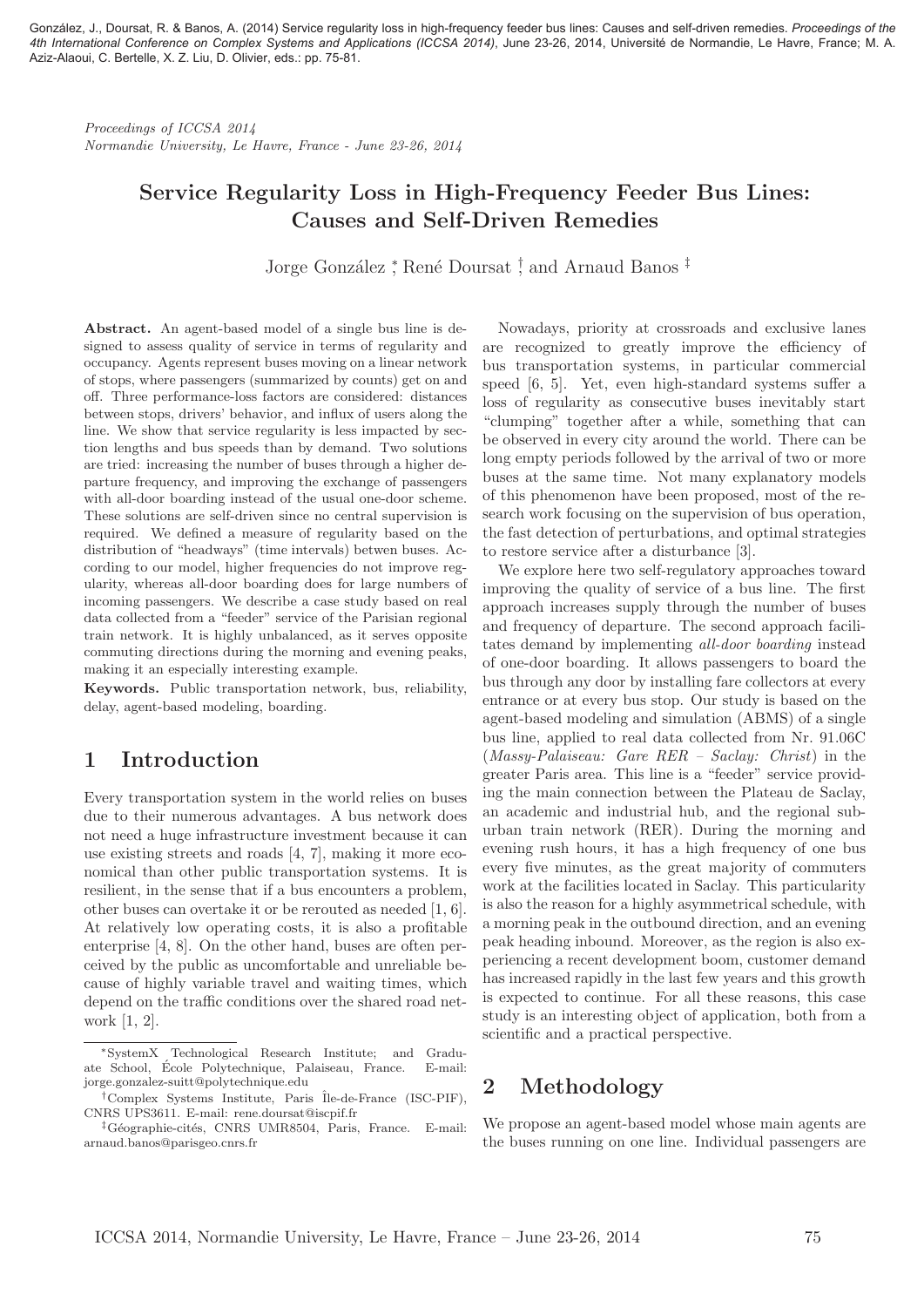not differentiated, but grouped by destination. To build the network, bus stops are connected by edges, called "sections", forming a 1D pathway from one terminal to the other. Bus stops and sections are also considered agents with attributes and indexed accordingly. On each section, between two consecutive stops, a bus moves at its own constant speed. We assume that a bus driver has a preferred speed and each section has both a recommended and a maximum speed. The preferred speed of a bus is the speed that its driver tends to. The recommended speed of a section is the speed that buses tend to over that section, and may reflect geographical constraints, traffic flow, or some degree of central regulation. These origins are not taken into account, however, only the effect of this quantity is factored in by assigning it equally to all buses. In sum, the actual speed of a bus depends on the recommended and maximum speeds of a section and the preferred speed of the driver. When a bus arrives at a station, it stops if passengers want to board or exit the bus, and stays there as long as needed. Then, it moves over to the next section and so on, until the last stop.

### 2.1 Model

The parameters of the model are the following: there are M sections and  $M + 1$  bus stops. The path-like graph representing the bus line is denoted by  $G = (V, A)$ , where V is the set of bus stops and A the set of sections. The elements of V are indexed by  $i = 0, 1, \ldots, M$ , corresponding to their position along the line, with the first stop at  $i = 0$  and the last stop at  $i = M$ . Let  $d_a$  be the length of section  $a \in A$ , and  $v_a^{\text{rec}}$  and  $v_a^{\text{max}}$  the recommended and maximum speeds on this section. The first two values are uniformly drawn in intervals  $[d_-, d_+]$  and  $[v_-^{\text{rec}}, v_+^{\text{rec}}]$ , respectively. We denote by  $p^{i,j}$  the rate of passenger influx going from origin i to destination j, with  $(i, j) \in V^2$ , by  $P^i = \sum_{j \in V} p^{i,j}$  the total influx rate at stop i, and by  $P = \sum_{i \in V} P^i$  the global influx rate. The p's are drawn from a power-law distribution in  $[P_-, P_+]$  with exponent  $\alpha$ . Let  $D^{i,j}$  be the fraction of influx at stop i heading for j, so that  $0 \le D^{i,j} \le 1$  and  $\sum_j D^{i,j} = 1$ . Another index,  $b \in B = \{1, 2, \ldots, N\}$  denotes the b-th bus to leave from stop 0: its departure time is  $T_b$ , and its capacity  $C_b$ . The scheduled headway between consecutive buses is  $H_0$ , and its standard deviation  $\sigma_{H}$ . The preferred speed of bus driver is denoted by  $v_b^{\text{pref}}$ , and is drawn from a normal distribution of mean  $\mu_v^{\text{pref}}$  and width  $\sigma_v^{\text{pref}}$ . Finally,  $\Delta t$ represents the time-step of our discrete model.

Next, we introduce the variables of the dynamics (omitting the time-dependency notation " $...(t)$ " for greater readability). Let  $r^{i,j}$  be the actual number of passengers waiting at stop i who want to go to j,  $o_b^j$  the number of passengers on bus  $b$  whose destination is also  $j$ , and  $o_b = \sum_{j \in V} o_b^j$  the current occupancy of the bus. Additionally,  $v_b^{\text{com}}$  denotes the commercial speed, and  $v_b$  the actual speed of bus  $b$ . Finally,  $t^{i}(b)$  represents the arrival time of bus  $b$  at stop  $i$ .



(b) Bus  $b \in B$  is stopped at  $j \in V$ .

Figure 1: Schematic representation of the agent rules.

### 2.2 Initialization

Given M, we build the graph  $G = (V, A)$  of our model as follows. Each bus stop  $i \in V$  is assigned a total passenger influx rate  $P^i \sim \mathcal{PL}(\alpha, P_-, P_+)$ , which is a power-law distribution  $\mathcal{PL}(p) \sim p^{-\alpha}$  restricted to  $[P_-, P_+]$ , and perdestination influx rates  $p^{i,j} = P^i D^{i,j}$  for all  $j > i$ . When using real data, we may set one or more of these values to actual measurements. Each bus  $b \in B$  leaves stop 0 according to a randomly perturbed timetable with a departure at  $T_b \sim \mathcal{N}(bH_0, \sigma_H^2)$ , where  $\mathcal{N}(\mu, \sigma^2)$  is the normal distribution of mean  $\mu$  and variance  $\sigma^2$ , and is also given a preferred speed  $v^{\mathrm{pref}}_b \sim \mathcal{N}(\mu^{\mathrm{pref}}_v, \sigma^{\mathrm{pref}}_v$  $^{2}$ ) and capacity  $C_b$ . There are no users at the beginning of the simulation:  $r^{i,j} = 0$  and  $o_b^j = 0$  for all  $i, j \in V, b \in B$ .

#### 2.3 Microscopic rules

At each time step, variables are updated according to the following rules (Fig. 1):

- 1. "Waiting" rule: passengers come to bus stops at constant rates that depend on their itinerary, thus we write:  $r^{i,j} \leftarrow \mathcal{P}(p^{i,j}\Delta t) + r^{i,j}$  for all  $j > i$ , where  $\mathcal{P}(\lambda)$  is the Poisson law of mean  $\lambda$ .
- 2. "Exiting" rule: when bus b arrives at stop i, the  $o_t^i$ passengers inside who wanted this destination exit the bus, therefore:  $o_b^i \leftarrow 0$ .
- 3. "Boarding" rule: at this point, we use the following temporary variables:  $f = \sum_{j \in V} r^{i,j}$  for the number of passengers waiting at stop *i*,  $g = o_b^i$  for the passengers who just left the bus,  $c = C_b - o_b + g$  for the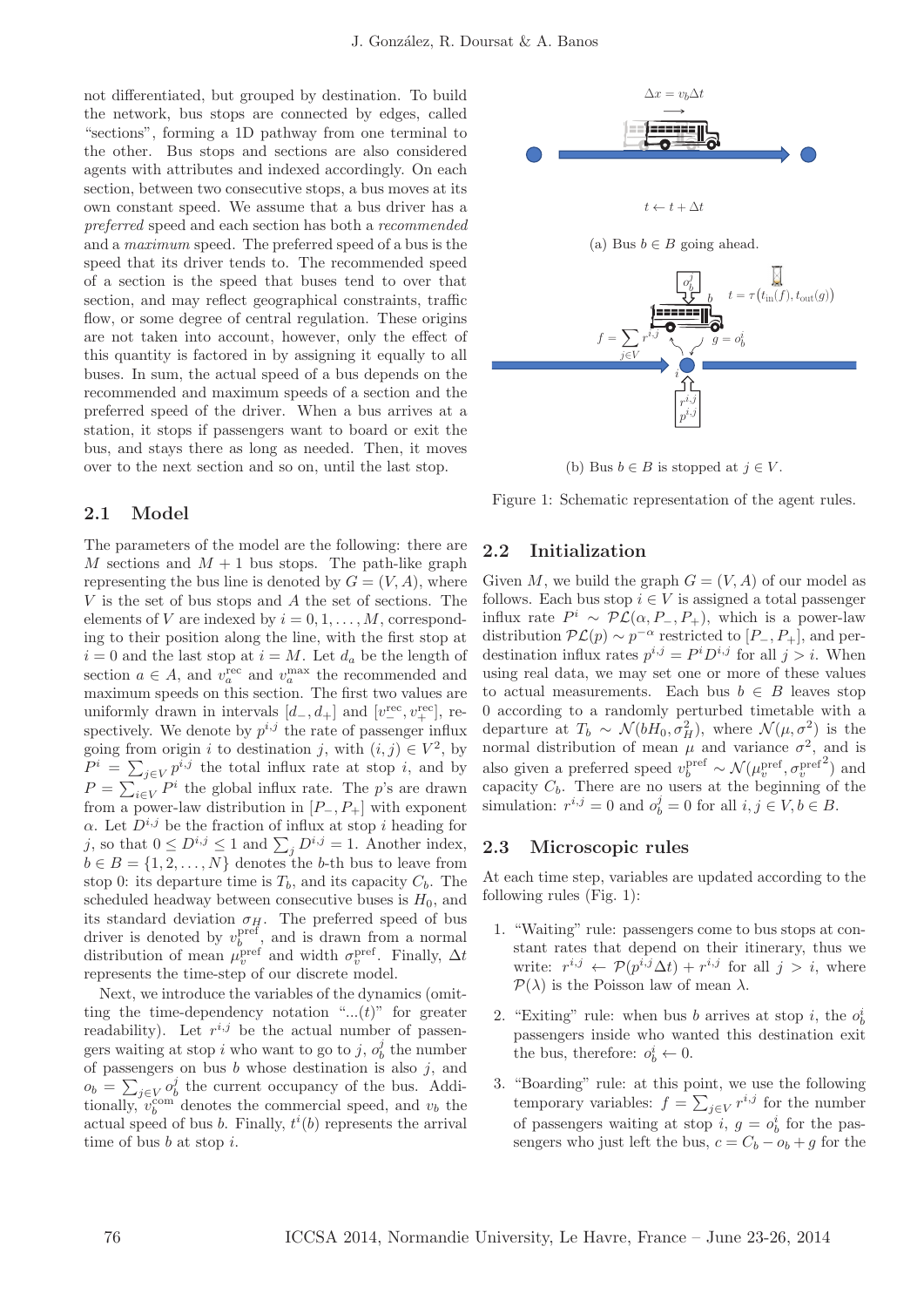remaining capacity on the bus, and  $n$  for the passengers who are boarding the bus. Two cases arise:

- "Undercapacity boarding" rule: if  $f \leq c$ , then all  $n = f$  passengers are able to take the bus, hence:  $o_b^j \leftarrow o_b^j + r^{i,j}$ , and  $r^{i,j} \leftarrow 0$  for all  $j > i$ (Fig. 1b).
- "Overcapacity boarding" rule: if  $f > c$ , only  $n = c$  passengers can take the bus and  $n' = f - c$  must stay out. In this case, we draw an n-combination of destinations from the set of f passengers: let  $s^{i,j}$ , with  $0 \leq s^{i,j} \leq r^{i,j}$  and  $\sum_{j\in V} s^{i,j} = n$ , denote the number of passengers with destination  $j$  who boarded the bus. Then we apply:  $o_b^j \leftarrow o_b^j + s^{i,j}$  and  $r^{i,j} \leftarrow r^{i,j} - s^{i,j}$ for all  $j > i$ . Finally:  $o_b \leftarrow C_b$ .
- 4. "Stopping" rule: bus b stays at stop i for a duration  $\tau(t_{\text{in}}(f), t_{\text{out}}(g))$ , where  $\tau(t, t')$  can represent either a maximum, if the entrance and exit doors are separated:  $\tau = t_0 + \max\{t_{\text{in}}(f), t_{\text{out}}(g)\}\)$ , or a sum, if inward and outward passenger flows are mixed:  $\tau = t_0 + t_{\text{in}}(f) + t_{\text{out}}(g)$ . In both cases there is a fixed stopping overhead  $t_0$ , including the time to open the doors. The arguments,  $t_{\text{in}}$  and  $t_{\text{out}}$  represent the time taken by passengers who are boarding and exiting the bus, respectively. Generally, they are nonnegative logistic functions but we adopt here a simple linear scheme:  $t_{\text{in}}(f) = \rho_{\text{in}}f$  and  $t_{\text{out}}(g) = \rho_{\text{out}}g$ , where the  $\rho$ 's are time-per-person rates.
- 5. "Lingering" rule: when bus  $b$  is about to leave stop  $i$  after a time  $t$ , and if it is still under capacity, the simulation verifies if other passengers have arrived in the meantime: if  $f = \sum_{j \in V} r^{i,j} > 0$  at this instant, then the bus stays longer to allow the additional passengers to board, otherwise it leaves. This process may occur several times as long as new passengers are showing up. However, if the boarding rate is less than the average time between two incoming passengers,  $\rho_{\text{in}} < 1/P^i$ , the likelihood of repeating this process decreases with successive iterations.
- 6. "Moving" rule: when bus  $b$  leaves a stop, its speed is set to  $v_b = (v_a^{\text{rec}} + v_b^{\text{pref}})/2$  on the whole section  $a \in A$  that lies ahead. From there, at each iteration, if  $\Delta x = v_b \Delta t$  is greater than the remaining distance to the next stop, the bus arrives at that stop; otherwise, its location is simply increased by  $\Delta x$  (Fig. 1a).

### 2.4 Output values

Let  $\mathcal{B}^i$  denote the set of buses  $l = 1, \ldots, |B|$  sorted by increasing arrival time  $t^i(b)$  at stop *i*. For all  $b_l^i \in \mathcal{B}^i$  with  $l < |B|$ , we have by construction:  $t^i(b_l^i) \leq t^i(b_{l+1}^i)$ , therefore we can calculate the headways between buses observed at stop *i* as follows:  $h^{i}(b_{l}^{i}) = t^{i}(b_{l+1}^{i}) - t^{i}(b_{l}^{i})$ . This allows us to define a bus group  $K = \{k, k+1, \ldots, k'\}$  for a given time threshold  $\theta > 0$  such that, for all  $l \in K \setminus \{k'\},$ we get  $h^{i}(b_{l}^{i}) \leq \theta$ , but  $h^{i}(b_{k-1}^{i}) > \theta$  and  $h^{i}(b_{k'}^{i}) > \theta$ .

At every time step, the following quantities are measured: occupancies  $o_b$ , headways  $h^i(b)$ , bus group sizes  $|K|$  and commercial speeds  $v^{\rm com}_b.$  The latter are the ratio of the total length of the line to the total time spent by each bus on this line. We also define the average headway at stop *i*:  $\mu_h^i = \langle h^i(b) \rangle_{b \in B}$ , its standard deviation  $\sigma_h^i = \sqrt{\langle h^i(b)^2 \rangle_{b \in B} - (\mu_h^i)^2}$ , and its maximum  $h^i_+ = \max_{b \in B} (h^i(b)).$ 

## 3 Main Results

Several parameters have been introduced in Section 2.1. In order to analyze their impact on the dynamics and the outcome of the model, we conduct different tests in which only one of them is modified at a time. With the goal of applying this methodology to practical situations, we use real data from the bus line 91.06C described above. Most of the parameters can be set or estimated on the basis of the available data. Since this line is mainly used by commuters coming from the RER train system in the morning and returning there in the evening, buses generally start full and empty themselves in the morning, whereas they start empty and fill up in the evening. This important asymmetry, typical of feeder lines, is taken into account in our work. We choose two datasets to test our hypotheses: one covering the morning rush hour in the direction  $RER \rightarrow$  Saclay, the other covering the evening rush hour in the opposite direction, Saclay  $\rightarrow$  RER. These datasets provide the values used in the tests of Section 3.1, excluding a different parameter every time, which is arbitrarily varied to assess its effect on the system.

The physical properties of the line, its size  $M$  and section lengths  ${d_a}_{a \in A}$ , are known. The normal distribution of preferred speeds is estimated at  $\mu_v^{\text{pref}} = 50 \text{km/h}$ and  $\sigma_v^{\text{pref}} = 2 \text{km/h}$ , which is a reasonable assumption since the line in part uses bus-only lanes and has priority at crossroads. User influx profiles originate from the data and, as expected, are widely different in the morning and evening. Buses are articulated three-door with a capacity of  $C = 120$ . The planned headway is  $H_0 = 5$ mn, and departure times are not randomly perturbed in these simulations, i.e.  $\sigma_H = 0$ . The uniform distribution interval of recommended speeds is given by  $v_-^{\text{rec}} = 40 \text{km/h}$ and  $v_{+}^{\text{rec}} = 60 \text{km/h}$ . The boarding and exiting rates are  $\rho_{\rm in} = 3$ s/passenger and  $\rho_{\rm out} = 1$ s/passenger, and we use the maximum-function variant of  $\tau$  with a fixed stopping overhead of  $t_0 = 5$ s. This reflects the fact that boarding takes on average three times longer than exiting, as it is allowed only through one door, where passengers need to pay, whereas there are two other doors for immediate exit. The time step  $\Delta t$  is set to 1s and every run lasts 14,400 iterations, i.e. 4 hours, which is enough to cover each of the two rush periods between 7-10am and 4-7pm. Each test consists of 100 runs for statistical purposes.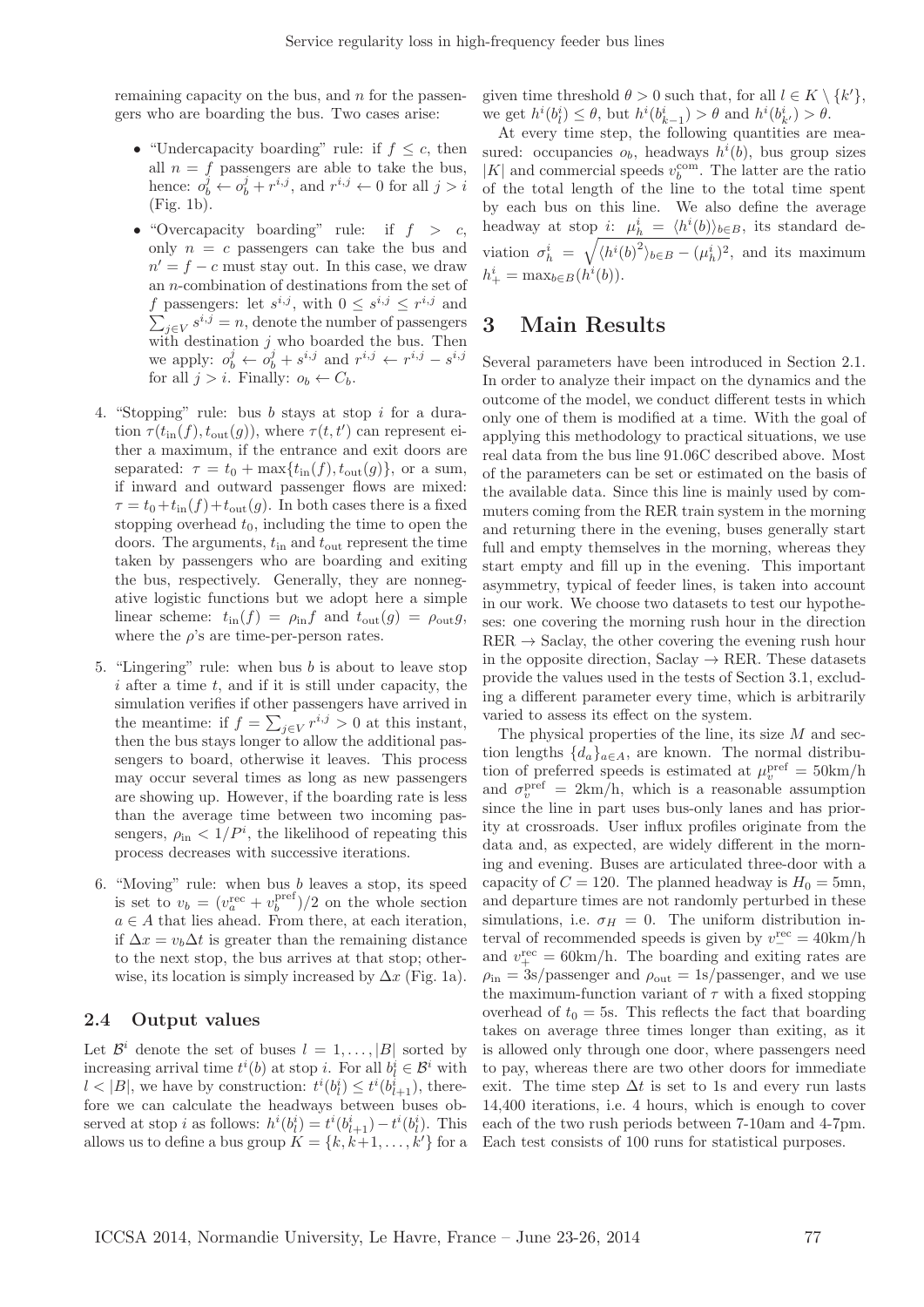

Figure 2: Assessing amplitude effects: (a) Section lengths and (b) speed levels have little effect on headways, while (c) higher demand can lead to greater disturbance in the evening. See Section 3.1.1 for details.

#### 3.1 Assessing disturbance factors

In a first step, we want to explore parameter space to find out how different factors may either encourage or control disturbances in the planned schedule. In a next part, we will propose preventive measures to alleviate these fluctuations. The quantities of interest are:

- $\bullet$  the uniform distribution of section lengths  $d$ , parameterized by  $d_-\text{ and } d_+$
- the normal distribution of preferred speeds  $v_b^{\text{pref}}$ , parameterized by  $\mu_v^{\text{pref}}$  and  $\sigma_v^{\text{pref}}$
- the power-law distribution of incoming users  $P^i$ , parameterized by  $P_-, P_+$  and  $\alpha$ , and normalized by P.

Six tests were performed: three to study amplitude effects and three for heterogeneity effects. Each test consists in varying only one of the parameters and running the model 100 times for each value to obtain a more reliable average for the output and reduce stochastic bias. In 3.1.1, we focus on the effect of amplitude, thus we set lengths, speeds, and influx rates to the same values for all agents. In 3.1.2, we focus on the effect of heterogeneity, thus we set the mean of each distribution and try out different standard deviations. In both cases, the mean and the standard deviation of all outputs are calculated.

#### 3.1.1 Assessing amplitude effects

In the first batch of three tests, the effect of input amplitude is assessed by giving homogeneous values to all the parameters:

- Test 1: section lengths are all equal to  $d = d_- = d_+$ , which can be 500, 1000, 1500, or 2000m
- Test 2: preferred speeds are all equal to  $\mu_v^{\text{pref}}$ , which can be 40, 45, 50, 55, or 60 km/h, while  $\sigma_v^{\text{pref}} = 0$

• Test 3: passenger influx profiles are given by the data (users were polled about their planned itineraries, recorded in  $D^{i,j}$ , then renormalized by dividing by their sum and multiplying by total rate  $P$ , which can be 2, 4, 6, 8, 10, 12, 14, or 16 p/mn.

Among the output values described in Section 2.4, the results obtained for the headway standard deviation at the last bus stop,  $\sigma_h^M$ , are plotted in Fig. 2. Note that stops are renumbered according to direction, therefore the morning's last stop is the evening's first stop, and vice-versa. Headway standard deviation provides the best benchmark quantity, as it is not directly impacted by the varied inputs—in contrast to commercial speed, for example, which depends directly on preferred speed.

Headways are most disturbed by higher passenger demand In Figs. 2a, 2b (lengths and speeds), we observe that regularity is always better in the morning than the evening. However, comparing to Fig. 2c (passenger influx), the effect of increasing lengths and speeds on headways appears much weaker than the effect of increasing demand in the evening. Headway standard deviation increases quickly with demand along the evening profile of passenger influx. This stands in contrast to the morning profile, where this effect is much less pronounced. This stark discrepancy can be explained by the fact that the timetable is assumed to be respected at the departure point in the model, hence a higher demand in the morning should not affect it very much. But whereas passengers take a little time to exit buses, the time needed to board was estimated to be three times as high. Therefore, it is only natural that evening buses, which gradually fill up, experience more delays than morning buses, which are generally full at once. In conclusion, depending on the time of the day, increasing demand can have the strongest effect on regularity, essentially correlated with the time that buses spend at stops.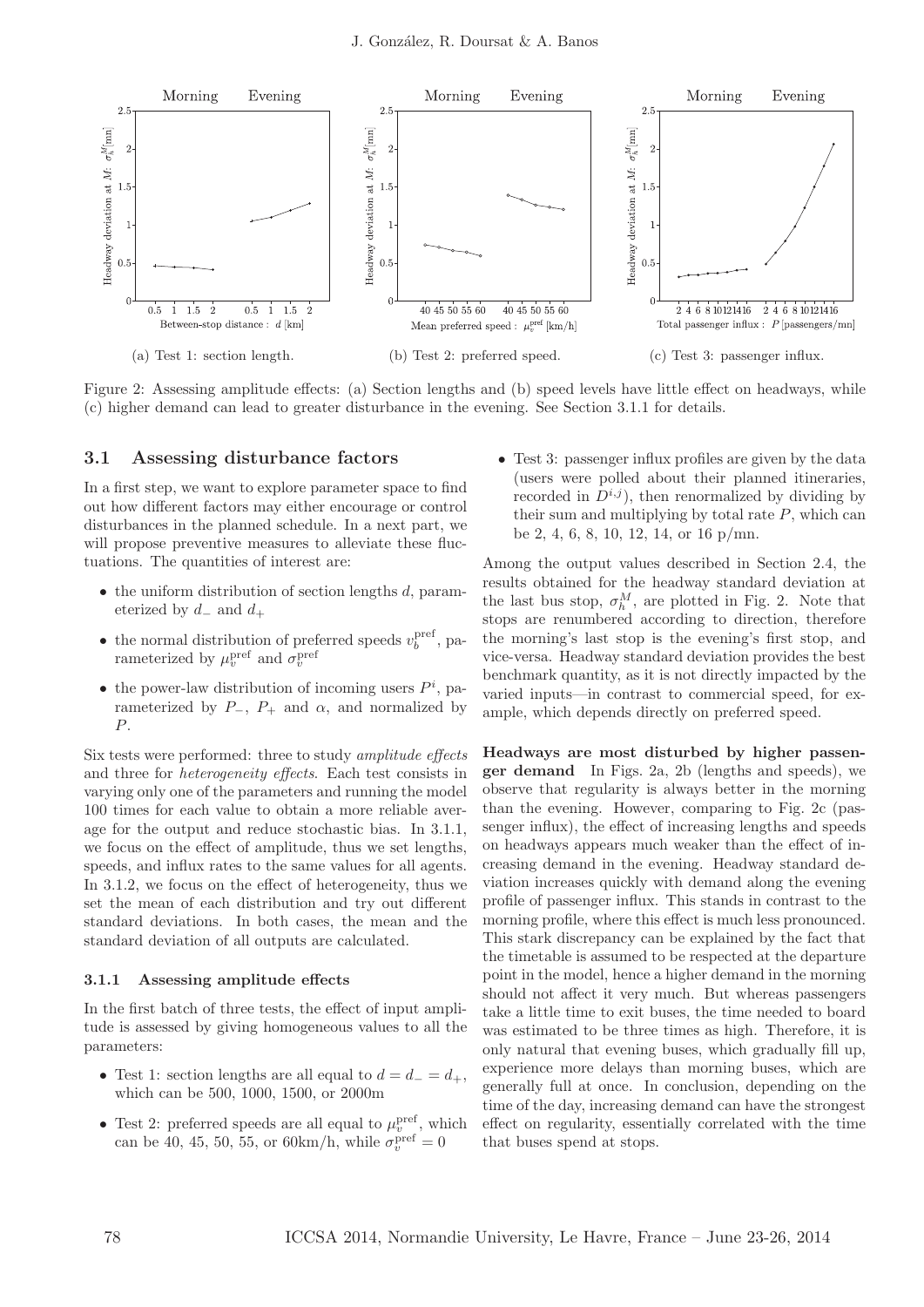

Figure 3: Assessing heterogeneity effects: (a) Heterogeneity in section lengths does not disturb planning. (b) Heterogeneity in preferred speeds can disturb planning, but not in a realistic range (which should remain below  $\pm 4 \text{km/h}$ ). (c) Heterogeneity in demand along stops is a clear cause of planning disturbance. See Section 3.1.2 for details.

#### 3.1.2 Assessing heterogeneity effects

In the second batch of three tests, the effect of heterogeneity on the quality of service is studied by varying the standard deviation of the parameters' distribution laws under constant mean:

- Test 4: distance dispersion  $[d_-, d_+]$  is set to three ranges, [1000, 1000], [750, 1250], and [500, 1500], keeping the mean at  $(d_- + d_+)/2 = 1000$ m
- Test 5: preferred speed dispersion  $\sigma_v^{\text{pref}}$  is set to 0, 1, 2, 3, 4, and 5km/h, while  $\mu_v^{\text{pref}} = 50 \text{km/h}$
- Test 6: passenger influx is increasingly diversified by setting  $\alpha$  to 0, 0.5, 1, 1.5, and  $[P_-, P_+]$  to [1, 1], [0.1, 2.5], [0.01, 8], and [0.001, 20], respectively, then in each case renormalizing the  $P^i$ 's by  $P = 8p/mm$ and multiplying them by the  $D^{i,j}$ 's from the data.

As in the previous assessment, only the final headway standard deviation is examined (Fig. 3). Our observations follow.

Heterogeneity in section lengths does not disturb planning Fig. 3a shows that there is pratically no difference in the headway distribution when section lengths are diversified. Altogether, combined with Fig. 2a, we can conclude that section lengths do not have any significant effect on headways.

Heterogeneity in preferred speeds can disturb planning, but not in a realistic range It can be seen in Fig. 3b that a higher dispersion among the preferred speeds of bus drivers is a clear factor of variability in headways, as one could expect. Compared to the default levels of Fig. 3a, however, this effect becomes noticeable only for  $\sigma_v^{\text{pref}} \geq 4 \text{km/h}$ , which is unlikely to be the case in practice.

Heterogeneity in demand along stops is a clear cause of planning disturbance In Fig. 3c, an increase of the exponent  $\alpha$  in the power-law distribution of passenger influx rates also creates more variable headways. Therefore, we conclude that more heterogeneity in passenger influx rates leads to less regularity.

#### 3.2 Assessing preventive measures

In this section, we use our model to test self-driven measures, i.e. without the need for online central intervention, that may improve the quality of service on line 91.06C. We consider two main possibilities: increasing the frequency of bus departure on the line, and implementing all-door boarding in buses. The former is easily achieved in our model by reducing the value of parameter  $H_0$ . The latter can be simulated through a drop in boarding time  $\rho_{\text{in}}$ down to 1.5s/p, i.e. half the level of the current one-door boarding scheme. Theoretically, it should be one third, since the articulated buses have three doors. Therefore, 1.5s/p is a reasonable upper bound of the actual time per passenger. We look again at the effect on the final headway distribution via its standard deviation  $\sigma_h^M$ . We also consider here its maximum  $h_+^M$ , i.e. the maximum time interval without passing buses.

Increasing the departure frequency reduces the maximum headway but not the dispersion Fig. 4a shows that smaller  $H_0$  values provoke a sharp decrease in maximum headway, but hardly modify headway variability. It means that this measure would not be effective: despite adding more buses to the line, the target frequency could still be missed. Moreover, supply was increased unilaterally in this virtual test, whereas in real life, economic considerations would condition it by an increase in user demand—which could eventually worsen the situation.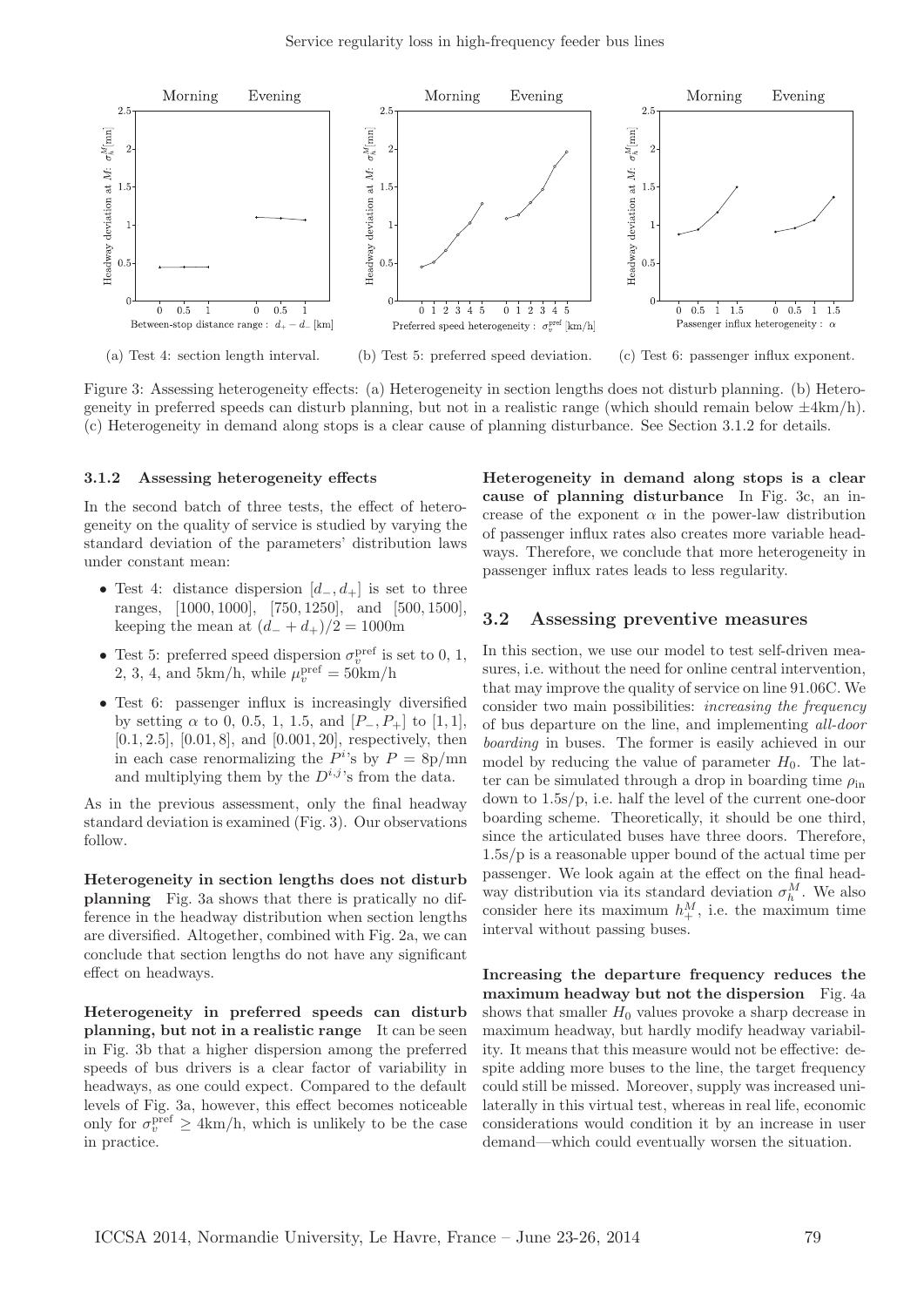

(a) Varying time intervals at departure. (b) All-door vs. one-door boarding.

Figure 4: Comparing an increase in the frequency of the line to the implementation of all-door boarding as palliative measures against loss of regularity.

All-door boarding can improve service during the evening peak In Fig. 4b we see that the effect on headway dispersion is significant in the evening, but inexistant in the morning. Implementing all-door boarding also slightly increases the average speed of buses in the evening. Therefore, this measure seems an effective way of combatting irregularity in the case where there are many boarding passengers. These results suggest that opening all doors can alleviate the inherent loss of performance due to boarding, and restore some balance.

## 4 Discussion

We have proposed an agent-based model and simulation of bus transportation, focusing on the regularity of transit and avoidance of "clumping" as an essential criterion of quality of service. We studied the influence of various factors on this quantity, including distances between stops, preferred speeds of drivers, and planned frequency of bus departures. Based on real data, our statistical results indicate that *user demand*, represented by the influx of passengers at the bus stops, was the parameter with the most significant effect on the variability of time intervals, or "headways", between vehicles at the final stop on the line. By contrast, section lengths or driving styles showed little to no impact on regularity.

Similar to ongoing research in this domain [6], we applied this model to a simulation of real-world behavior and the evaluation of self-regulation measures, in the sense that no central supervision or control were needed in real time. We identified all-door boarding to be the most helpful in minimizing the loss of regularity. The great advantage of this measure is its low-cost implementation, as it only involves installing fare-collector equipment at the bus doors and/or bus stops. One drawback, however, could be an increase in "free riders", as the absence of

direct control might give users an incentive to bend the rules. A cost-benefit analysis would need to be conducted to assess the weight of this potential issue. On the other hand, increasing the frequency of departure at the start of the line does not appear to be effective. It is also not economically feasible as it would need to be justified by an overall increase in demand volume, therefore probably cancelling any advantage it might bring.

The available data from line 91.06C allowed us to set most of the parameters of our model to realistic values. The hypotheses we made about speed levels are in accordance with the features of this particular line. Bus 91.06C partially runs on bus-only lanes, specially constructed for that purpose, and wherever it shares the road with other vehicles, traffic is never heavy in the directions and times of day that we considered here, therefore it could be neglected. It also seemed a reasonable assumption to model driving styles by a normal distribution, as it is a characteristic law of human behavioral diversity. In that case, we observed that the average preferred speed had no effect on regularity, while the width of its dispersion was only moderately influential. We also assumed that passengers flowed in at independent times, so they could be modeled via a Poisson process. Although it was verified by the data on this line, it may not always be a faithful representation of other types of discrete events, in particular the sudden and simultaneous appearance of dozens of users from the same location (such as an office building at closing time). Finally, other possible external factors were not taken into account in this model and should be the focus of future work: for example, more realistic interference from concurrent traffic on the roads and at intersections, through a bias applied on the average section speeds, or by using a secondary agent-based model to simulate the cars.